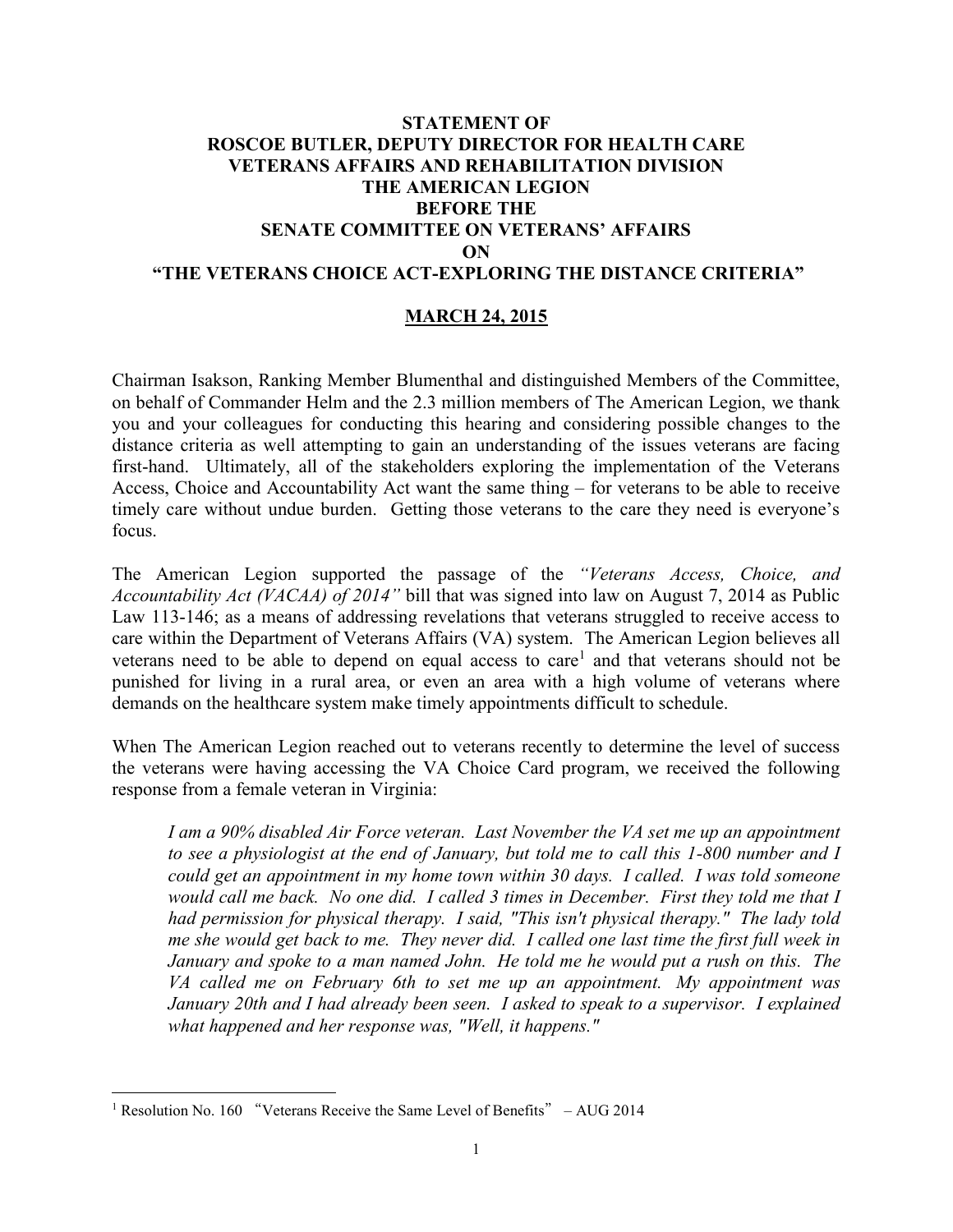Secretary of Veterans Affairs Bob McDonald recently noted that the Choice Card program was being underutilized, with only 27,000 veterans having made appointments since the program rolled out in November<sup>2</sup>. At the time, VA stated a desire to be able to "repurpose" portions of the \$10 billion in allocated funds to other programs within VA. The American Legion believes it is premature and short sighted to reallocate those monies so early into the implementation of this program. The Choice Card program was implemented to ensure veterans who struggle to receive care have improved access to care. A better solution would be to examine the current flaws in the implementation of the system, and see if there are ways it could be enhanced to improve access to care.

The American Legion believes improving the implementation of the Choice Card program for rural veterans and veterans not located close to a VA facility requires addressing three critical concerns:

- 1. Revision of the current "as the crow flies" standard for measuring distance
- 2. Reevaluating the current policy that does not take into account whether the VA facility within 40 miles offers the treatment the veteran needs
- 3. Ensuring that the appeals process is clearly communicated to veterans who question whether their denial of eligibility for the Choice Card program is appropriate

### **Revising the "As the Crow Flies" standard:**

Despite the best of intentions, veterans are being denied enrollment into the Veterans Choice Program, due in part to how the bill specified the mileage calculation using "geodesic" or "asthe-crow-flies" to determine if a veteran lives more than 40 miles from VA care. Under VA's interim final rule<sup>3</sup> VA calculates the distance between a veteran's residence and the nearest VA medical facility using a straight-line distance, rather than the actual driving distance. The American Legion believes this straight-line calculation is appropriate for calculating the distance for airline travel or as the "crow flies", but to use this method of calculation for determining the distance for driving from a veteran's home to a VA medical facility is problematic and does not accurately take into account real driving conditions. As a result, veterans who would otherwise be eligible if real driving distances were considered are being denied enrollment into the Veterans Choice Program.

For many veterans they have to travel across mountains, bridges, highways, and water to access care at a VA medical facility. Veterans who reside on Martha's Vineyard for an example, have to take a 45 minute boat ride to the mainland followed by a 25 mile drive to the CBOC located in Hyannis, Massachusetts to receive care and if the care needed is not provided veteran's must drive another 80 miles to the medical center in Providence, Rhode Island<sup>4</sup>.

 $\overline{a}$ 

<sup>&</sup>lt;sup>2</sup> Federal Eye "Far fewer veterans use choice card and private health than expected, VA says" The Washington *Post* February 13, 2015

<sup>3</sup> 38 CFR § 17.1510(e)

<sup>4</sup> 2012 System Worth Saving Report on Rural Health Care: <http://www.legion.org/sites/legion.org/files/legion/publications/sws-rural-healthcare-report-2012-web.pdf>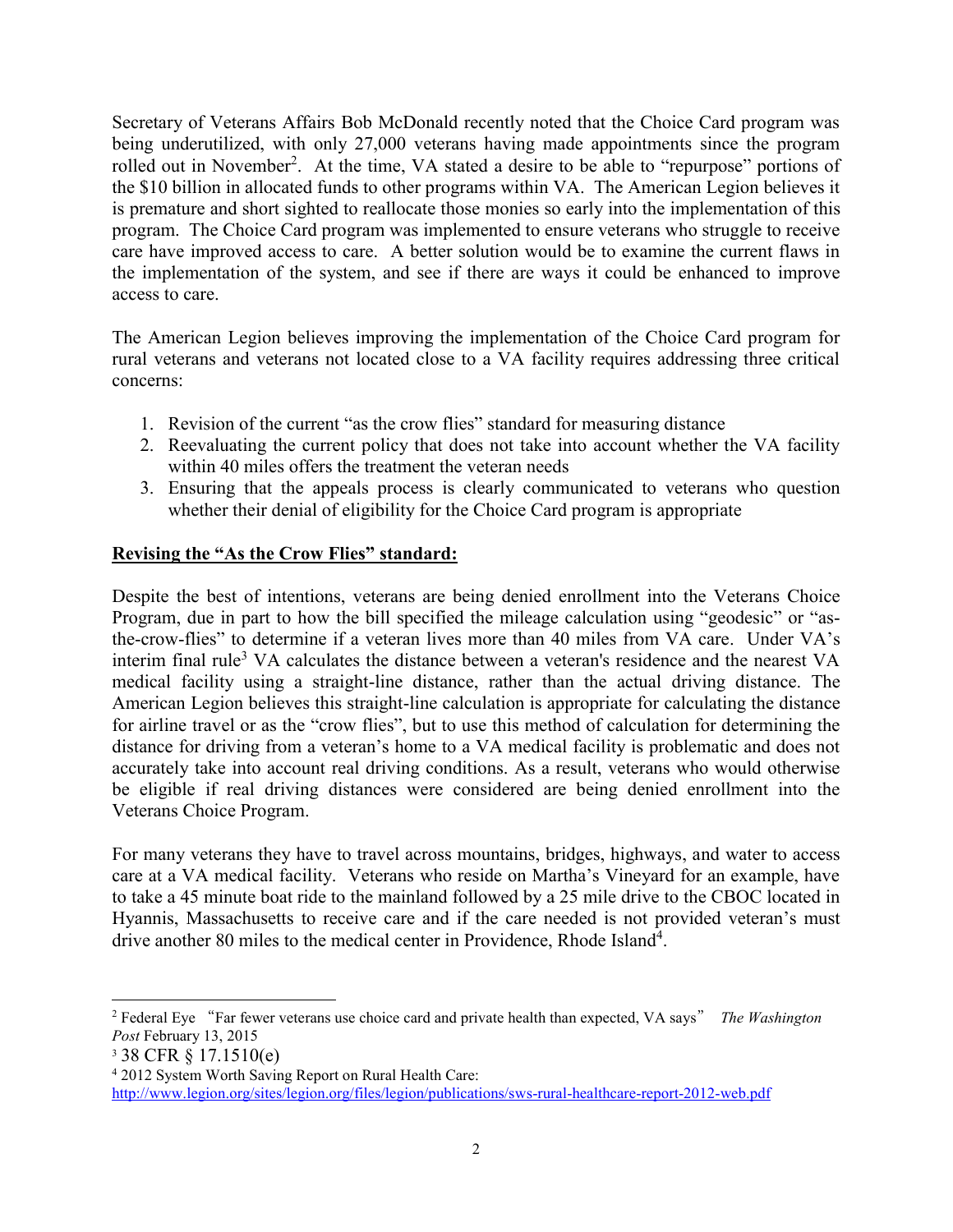Veterans living on the Eastern Shore of Virginia live approximately 60 road miles from the Hampton VA facility and a direct line is only 24 miles. However, veterans need to travel over the Chesapeake Bay Bridge and Tunnel which costs veterans \$24 round trip. A member of The American Legion from the Chesapeake region recently expressed their frustration with the situation they face in that region:

*While the Pocomoke CBOC is a well run and professional VA medical facility, the problem that exists for the shore veteran is that the Pocomoke CBOC is under the Baltimore Veterans Administration [sic]. That means any in-depth medical treatment or special testing etc. that a shore veteran requires results in additional travel to Baltimore or Cambridge, MD. Just last week one of our combat veterans at Post 56 was denied a local medical appointment because he lived within this 40 mile radius of the Hampton VA. The fact is that he lives 50.2 miles away from the Hampton VA and he doesn't own a hang glider to make that appointment.* 

The 40 mile rule is misleading because of the geographic challenges that veterans who live in rural and/or highly rural areas face regarding accessing VA health care. Approximately 41 percent or 3.4 million veterans live in rural and/or highly rural communities with the majority living in southern or central portions of the country<sup>5</sup>. The American Legion discovered that one of three veterans who are enrolled in the VA resides in a rural and or/highly rural area of the country and that number is expected to rise as more servicemembers transition out of the service. Veterans living in rural areas of the country are faced with many challenges to include the lack of primary and specialty health care services and treatments as well as increased time and distance that veteran's experiences in travelling to VA health care facilities. <sup>6</sup>

Veterans in these rural communities are concerned that the "as the crow flies" standard doesn't recognize the challenges involved in actually traveling the road miles to reach a facility. The American Legion believes the current interpretation of the distance standard should be modified to reflect actual distances traveled, as well as other intervening factors such as the high tolls faced in some regions. This provision was meant to improve access for veterans in rural regions who had difficulties accessing VA care. To be truly within the intent of the legislation, the rule making needs to reflect an attempt to overcome the challenges rural veterans face when trying to access that care.

### **Reevaluating the policy regarding treatments offered at VA facilities:**

The American Legion's National Commander Michael D. Helm stated before the Senate and House Veterans' Affairs Committees that one of the biggest challenges he has seen with the implementation of the Veterans Choice Card Program is the confusion over VA's definition of a VA medical facility. VA regulations defines a "VA medical facility" as a VA hospital, a VA community-based outpatient clinic (CBOC), or a VA health care center, with no consideration as to whether the VA medical facility can provide the health care or services the veteran requires.

 $\overline{a}$ 5 Ibid

<sup>6</sup> Ibid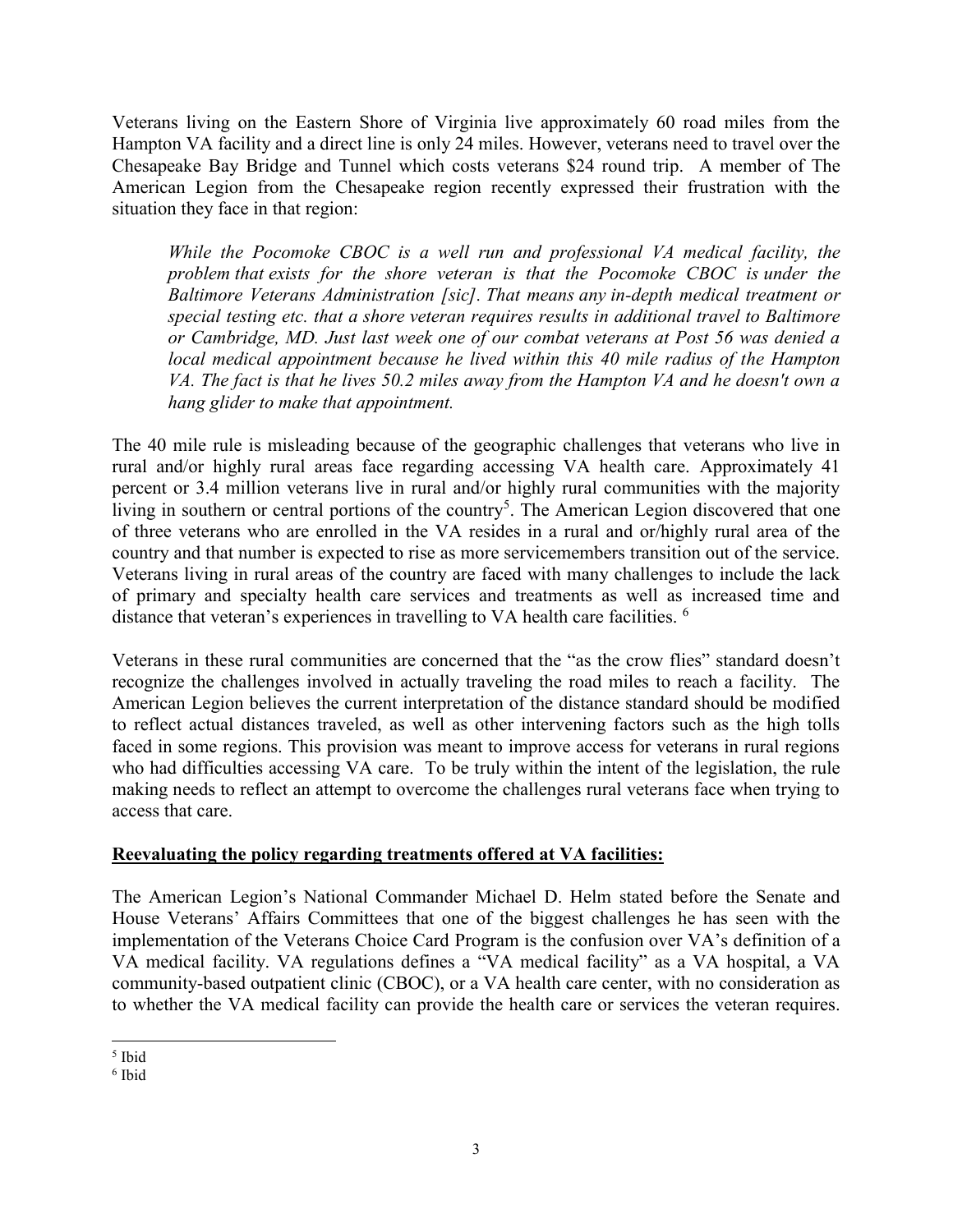In many cases, veterans are being referred from a CBOC to the parent VA medical center which can be over 150 miles without taking into account travel times and road conditions. This can significantly impact veterans the ability to maintain their appointments, which directly impacts VA's appointment cancellation and no-show rates.

Commander Helm related stories of veterans in Kansas being sent over 270 miles to a hospital for treatment because they were close to a CBOC, but the CBOC didn't offer the treatment they needed, he called the practice "crazy."

The American Legion queried our network of over 3,000 accredited service officers to hear their accounts of veterans accessing the Choice Card program. As service officers, they are the first line of contact for many veterans when they run into problems at VA, so collecting information from this web of contacts is helpful for determining the pulse of how veterans are really faring when interacting with VA, whether in the claims and benefits system or the healthcare system.

In Washington State many of the local veterans cannot get the service they need at their CBOC so they need to travel over 170 miles to the parent facility in Spokane. One veteran The American Legion spoke to stated "I have an appointment that was scheduled on May 5, 2015, so I called the number on the choice card to see if I can get an appointment sooner and received a call nine days later."

One service officer attended a Town Hall in Yakima, WA and related the following:

*The audience was veterans in their late 80"s and early 90's all the questions were about the wait to get appointment to fix their hearing aids. Some said they have been waiting for over 90 days for an appointment and when they got the choice card they were still waiting 90 days for an appointment to get the hearing aide fixed. I know there are other facilities that do hearing tests and give hearing aids beside the contract facility that VA is using in the Walla Walla catchment area. These veterans are driving over two hours one way for hearing aids or appointment which they can get in the community if VA would look into it.* 

The purpose of the Choice Card program was to supplement VA care by enabling veterans who were finding obstacles to getting care within the VA system, whether by time or distance, to get care either closer to home or faster than the VA could provide. Denying veterans access to care closer to home because there's a VA facility that doesn't offer the services they need seems to be a problem of following the letter of the law rather than the spirit of the law. If veterans are struggling to gain access to care – get them access to care. Common sense needs to prevail. Right now, these denials are only creating ill will in the veterans' community.

If the Choice Card program is currently underutilized as Secretary McDonald states, then there should be no obstacle to interpreting this law in the veterans' favor. Before VA looks to repurpose those funds elsewhere, they should explore all options to make sure the veterans who struggle to get care are being served.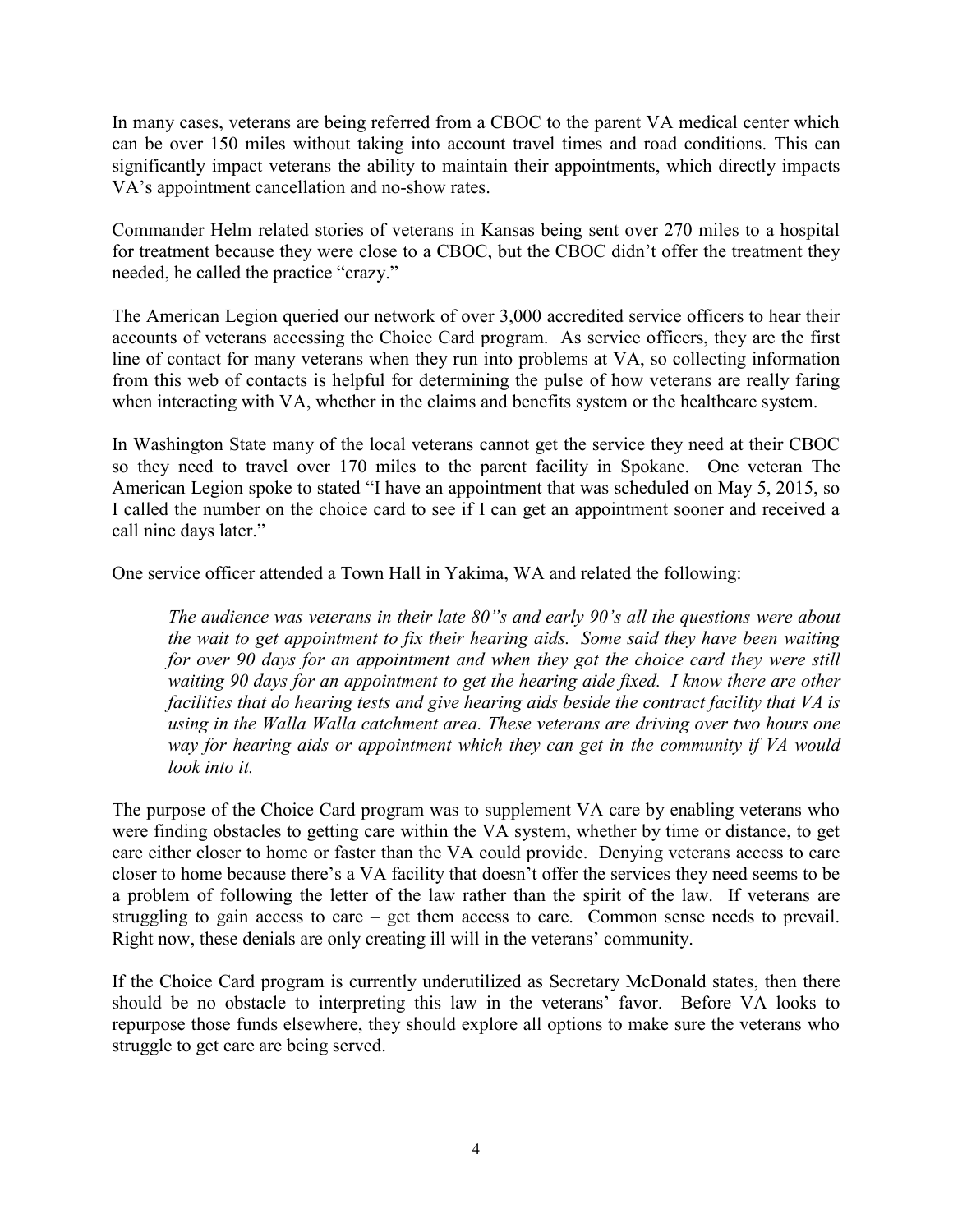## **Ensuring veterans have a clear path to appeal denials of eligibility:**

When a veteran is determined to be ineligible for the Choice Card program, there are questions regarding the proper avenue of appeal. The American Legion contacted VA Central Office (VACO) regarding the appeals process and were informed there is an appeals process the veteran is informed of when they are notified of a formal denial of eligibility. A veteran has a right to request that VA reconsider their decision<sup>7</sup>. In accordance with VA's regulation, an individual who disagrees with the initial decision denying the claim in whole or in part may obtain reconsideration by submitting a reconsideration request in writing to the Director of the healthcare facility of jurisdiction within one year of the date of the initial decision. The reconsideration decision will be made by the immediate supervisor of the initial VA decisionmaker. The request must state why it is concluded that the decision is in error and must include any new and relevant information not previously considered. Any request for reconsideration that does not identify the reason for the dispute will be returned to the sender without further consideration. The request for reconsideration may include a request for a meeting with the immediate supervisor of the initial VA decision-maker, the claimant, and the claimant's representative (if the claimant wishes to have a representative present). Such a meeting shall only be for the purpose of discussing the issues and shall not include formal procedures (e.g., presentation, cross-examination of witnesses, etc.). The meeting will be taped and transcribed by VA if requested by the claimant and a copy of the transcription shall be provided to the claimant. After reviewing the matter, the immediate supervisor of the initial VA decision-maker shall issue a written decision that affirms, reverses, or modifies the initial decision.

In communication with VACO the appeals process was clearly defined. Whether the process is being clearly explained or implemented in the field is still in question.

A service officer in New York explained:

*I have had numerous veterans contact me at my office or speak to me at various meetings regarding their denial of eligibility for using their Choice Card. To the best of my knowledge none of them have been offered an opportunity to appeal the denial. We have 5,253 Veterans in Otsego County, NY. Additionally, I know of no one in our county that has been approved to use their Choice Card*.

A service officer from Alabama responded by stating many of the issues raised by the veterans he spoke to were in regards to the denial of services. In each of those discussions there has been no mention of an appeal process or the ability to appeal.

The information The American Legion has at this time is still anecdotal, and requires additional research to make a more definitive decision as to whether the process is working as intended in the field. Right now, there are too many questions to determine whether VA is, or is not, explaining the process as intended. The American Legion continues to conduct field visits to VA medical facilities across the country, and questions regarding the implementation and effectiveness of the appeals process are now a standard part of the field research conducted by staff of The American Legion.

 $\overline{a}$ 7 38 C.F.R. 17.133